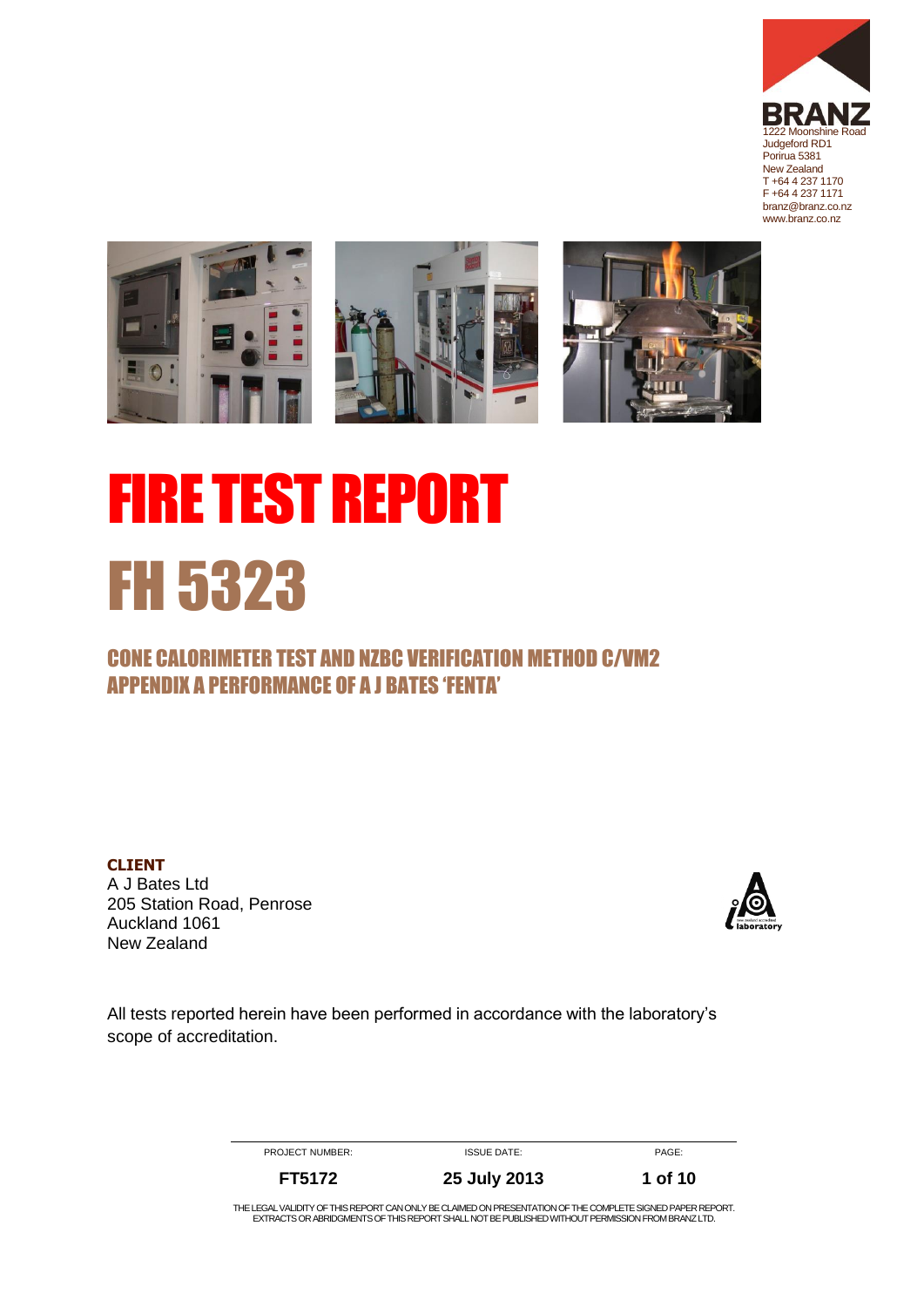# **TEST SUMMARY**

#### **Objective**

To conduct cone calorimeter testing and reduce the data in accordance with ISO 5660 on client supplied specimens for the purposes of determination of the Group Classification in accordance with;

New Zealand Building Code (NZBC) Verification Method C/VM2 Appendix A

#### **Test sponsor**

A J Bates Ltd 205 Station Road, Penrose Auckland 1061 New Zealand

#### **Description of test specimen**

The products submitted by the client for testing were identified by the client as A. J. Bates 'Fenta', nominally 6.0 mm thick and 'Fenta' Smooth nominally 4.5 mm thick prefinished fibre cement board.

#### **Date of test**

27th March 2013

#### **Test results**

For the purposes of compliance with the relevant building code documents, the following classification is considered applicable to the tested sample as described in Section 1.

| <b>Building Code Document</b>             | <b>Group Number Classification</b>                |
|-------------------------------------------|---------------------------------------------------|
| NZBC Verification Method C/VM2 Appendix A | $1 - S$<br>Smoke less than 250 m <sup>2</sup> /kg |

## **LIMITATION**

The results reported here relate only to the item/s tested.

## **TERMS AND CONDITIONS**

This report is issued in accordance with the Terms and Conditions as detailed and agreed in the BRANZ Services Agreement for this work.

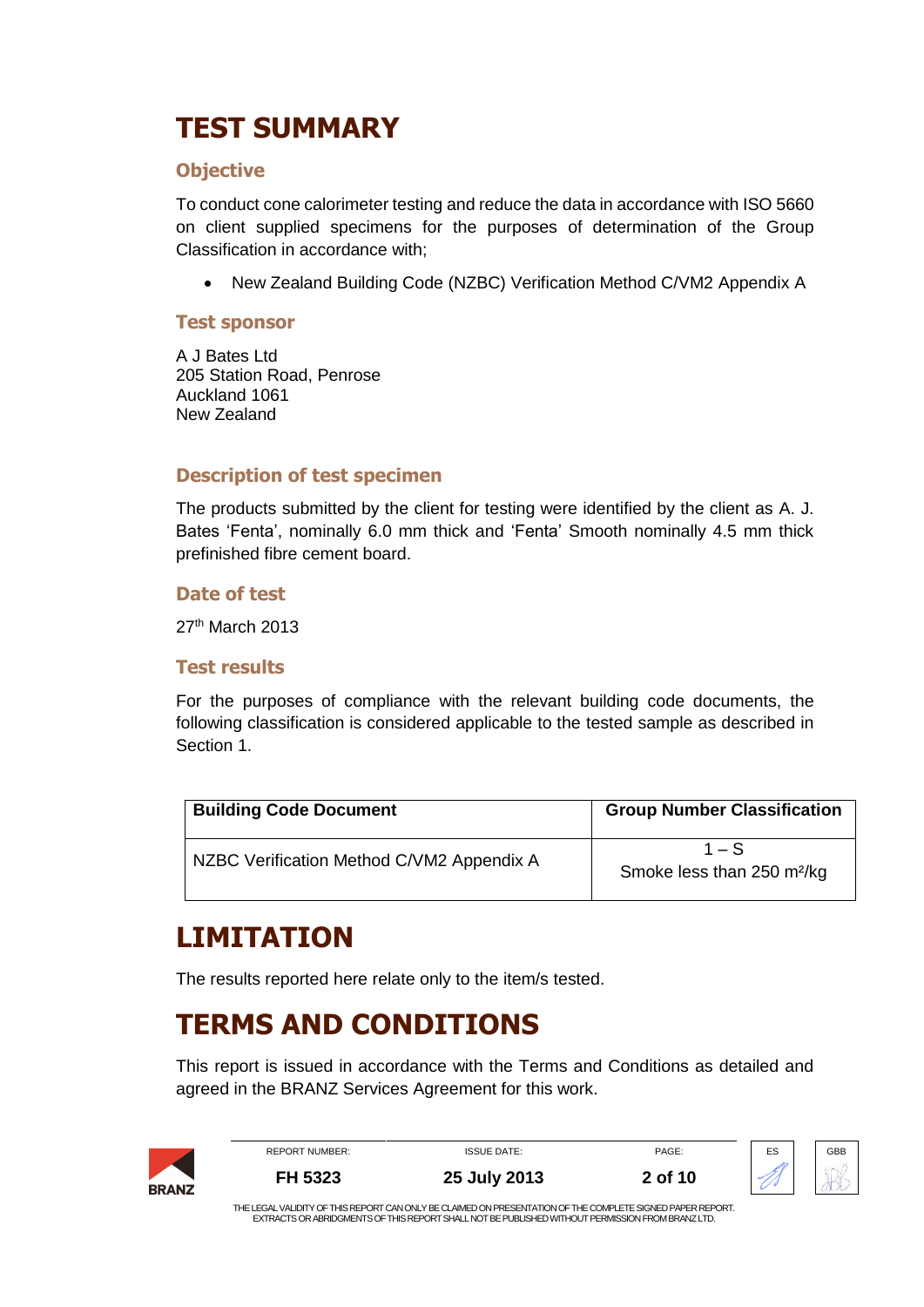# **CONTENTS**

|    | 1.1 |                                                                                                |  |
|----|-----|------------------------------------------------------------------------------------------------|--|
| 2. |     |                                                                                                |  |
|    | 2.1 |                                                                                                |  |
|    | 2.2 |                                                                                                |  |
|    | 2.3 |                                                                                                |  |
|    | 2.4 |                                                                                                |  |
|    | 2.5 |                                                                                                |  |
| З. |     |                                                                                                |  |
|    | 3.1 |                                                                                                |  |
| 4. |     |                                                                                                |  |
| 5. |     | <b>CLASSIFICATION IN ACCORDANCE WITH NZBC</b><br><b>VERIFICATION METHOD C/VM2 APPENDIX A 9</b> |  |
| 6. |     |                                                                                                |  |
| 7. |     |                                                                                                |  |

# **FIGURES**

| Figure 1 Representative specimen (back face on left, exposed face on right) 5 |  |
|-------------------------------------------------------------------------------|--|
|                                                                               |  |
| Figure 3 Representative specimen (back face on left, exposed on right) 10     |  |

|              | <b>REPORT NUMBER:</b> | <b>ISSUE DATE:</b>                                                                                         | PAGE:   | ES | GBB |
|--------------|-----------------------|------------------------------------------------------------------------------------------------------------|---------|----|-----|
| <b>BRANZ</b> | FH 5323               | 25 July 2013                                                                                               | 3 of 10 |    |     |
|              |                       | THE LEGAL VALIDITY OF THIS REPORT CAN ONLY BE CLAIMED ON PRESENTATION OF THE COMPLETE SIGNED PAPER REPORT. |         |    |     |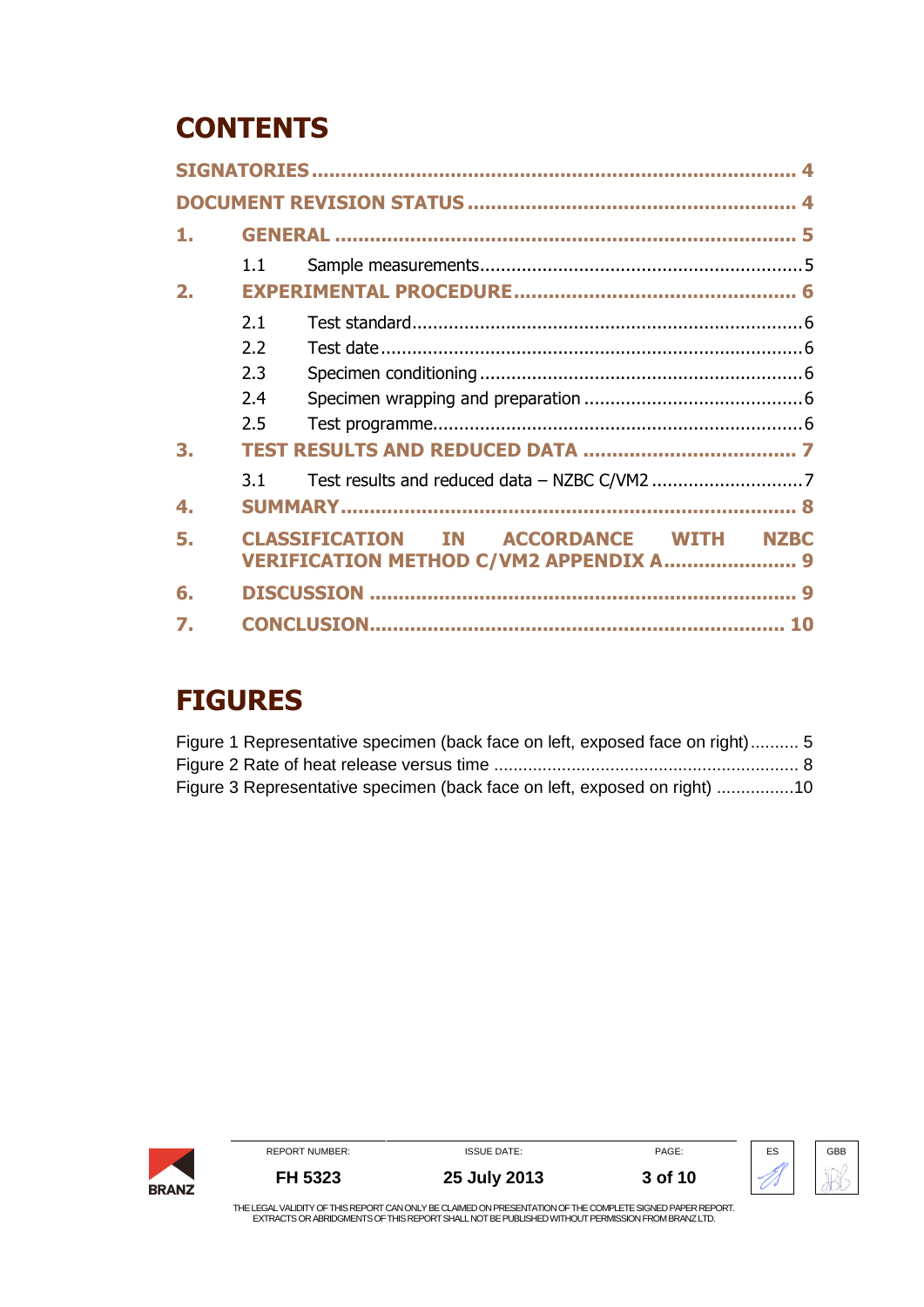## <span id="page-3-0"></span>**SIGNATORIES**

**Author**

E. Soja Senior Fire Safety Engineer IANZ Approved Signatory

**Reviewer**

Greg Baker Fire & Structural Engineering Manager

## <span id="page-3-1"></span>**DOCUMENT REVISION STATUS**

| <b>ISSUE NO.   DATE ISSUED</b> | <b>DESCRIPTION</b> |
|--------------------------------|--------------------|
| 25 July 2013                   | Initial Issue      |

|              | REPORT NUMBER: | <b>ISSUE DATE:</b>                                                                                                                                                                                        | PAGE:   |
|--------------|----------------|-----------------------------------------------------------------------------------------------------------------------------------------------------------------------------------------------------------|---------|
| <b>BRANZ</b> | FH 5323        | 25 July 2013                                                                                                                                                                                              | 4 of 10 |
|              |                | THE LEGAL VALIDITY OF THIS REPORT CAN ONLY BE CLAIMED ON PRESENTATION OF THE COMPLETE SIGNED PAPER<br>REPORT. EXTRACTS OR ABRIDGMENTS OF THIS REPORT SHALL NOT BE PUBLISHED WITHOUT PERMISSION FROM BRANZ |         |
|              |                | LTD                                                                                                                                                                                                       |         |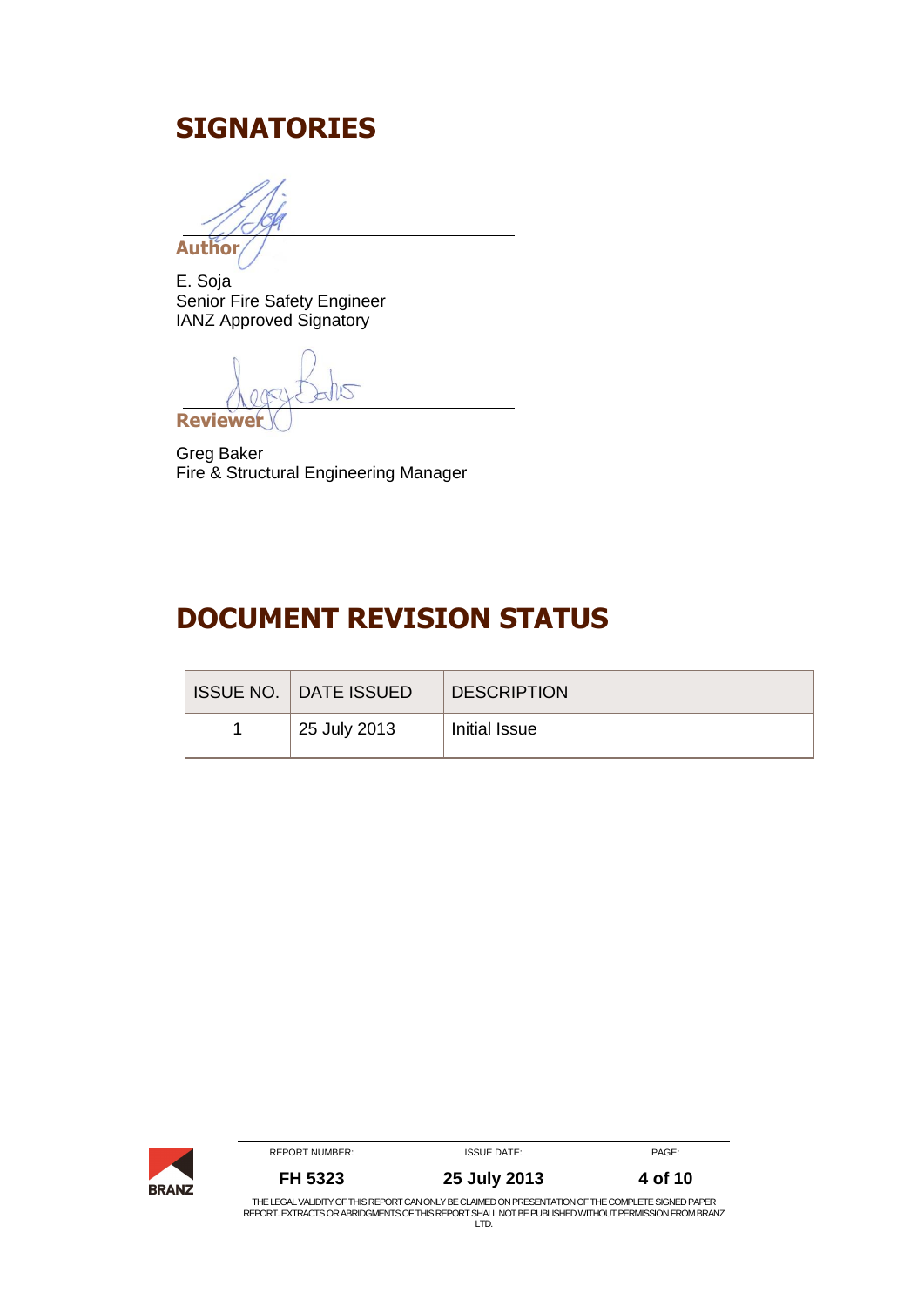# **1. GENERAL**

<span id="page-4-0"></span>The product submitted by the client for testing was identified by the client as 'Fenta' comprising UV and Polyurethane 2K coatings on the exposed face of a 6.0 mm fibre cement board. [Figure 1](#page-4-2) illustrates a representative specimen of that tested.



<span id="page-4-2"></span>**Figure 1 Representative specimen (back face on left, exposed face on right)**

## **1.1 Sample measurements**

<span id="page-4-1"></span>The following physical parameters were measured for each specimen prior to testing.

|                    | <b>Initial properties</b> | <b>Overall apparent</b>       |                                 |
|--------------------|---------------------------|-------------------------------|---------------------------------|
| <b>Specimen ID</b> | Mass(g)                   | <b>Mean thickness</b><br>(mm) | density<br>(kg/m <sup>3</sup> ) |
| FH5173-50-1        | 91.5                      | 6.6                           | 1395                            |
| FH5173-50-2        | 90.1                      | 6.6                           | 1376                            |
| FH5173-50-3        | 91.0                      | 6.5                           | 1394                            |

|              | <b>REPORT NUMBER:</b> | <b>ISSUE DATE:</b>                                                                                        | PAGE:   | ES | GBB |
|--------------|-----------------------|-----------------------------------------------------------------------------------------------------------|---------|----|-----|
| <b>BRANZ</b> | FH 5323               | 25 July 2013                                                                                              | 5 of 10 |    |     |
|              |                       | THE LEGAL VALIDITY OF THIS REPORT CAN ONLY BE CLAIMED ON PRESENTATION OF THE COMPLETE SIGNED PAPER REPORT |         |    |     |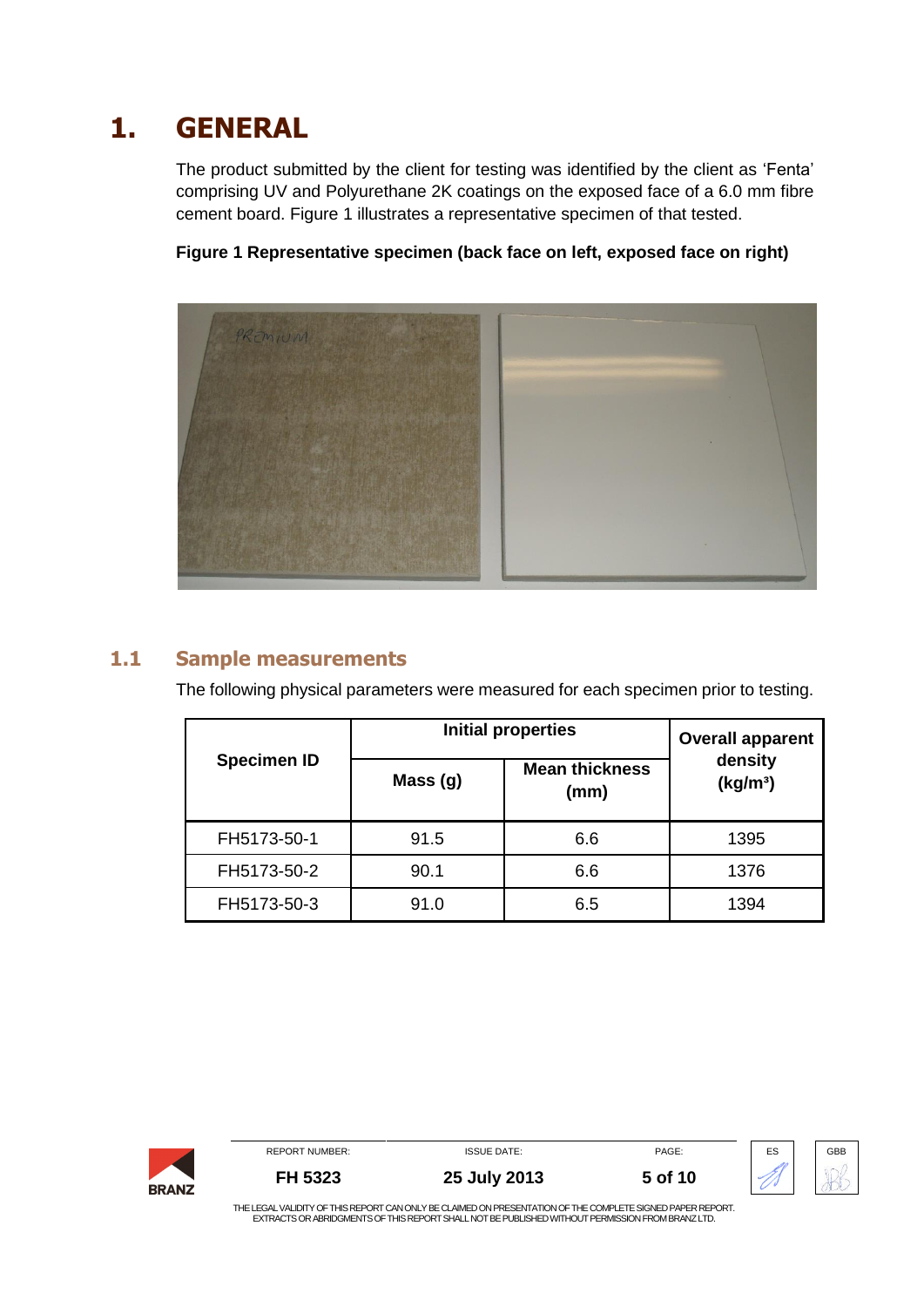# <span id="page-5-0"></span>**2. EXPERIMENTAL PROCEDURE**

#### **2.1 Test standard**

<span id="page-5-1"></span>The tests were carried out and data reduced according to the test procedures described in ISO 5660: (2002), Reaction-to-fire tests – Heat release, smoke production and mass loss – Part 1: Heat release rate, and Part 2: Smoke production rate (the test standard). The sample preparation and test procedure were as described in [2.4](#page-5-4) and 2.5.

## **2.2 Test date**

<span id="page-5-2"></span>The tests were conducted on 27<sup>th</sup> March 2013 by Mr Peter Collier at BRANZ Limited laboratories, Judgeford, New Zealand.

## **2.3 Specimen conditioning**

<span id="page-5-3"></span>All specimens were conditioned to moisture equilibrium (constant weight), at a temperature of 23  $\pm$  2°C and a relative humidity of 50  $\pm$  5% immediately prior to testing.

## **2.4 Specimen wrapping and preparation**

<span id="page-5-4"></span>All tests were conducted and the specimens prepared in accordance with the test standard. The spark igniter and the stainless steel retainer frame were used. All specimens were wrapped in a single layer of aluminium foil, covering the unexposed surfaces.

#### **2.5 Test programme**

<span id="page-5-5"></span>The test program consisted of three replicate specimens as identified in the above table, tested at an irradiance level of 50 kW/m². All tests were carried out with the specimen horizontal, and with a nominal duct flow rate of 0.024 m<sup>3</sup>/s.

|              | <b>REPORT NUMBER:</b> | <b>ISSUE DATE:</b>                                                                                         | PAGE:   | ES | GBB |
|--------------|-----------------------|------------------------------------------------------------------------------------------------------------|---------|----|-----|
| <b>BRANZ</b> | FH 5323               | 25 July 2013                                                                                               | 6 of 10 |    |     |
|              |                       | THE LEO AL VALIDITY OF THIS DEDODT OAN ONLY DE OLAIMED ON DRESENTATION OF THE COMPLETE SIONED DADER REDORT |         |    |     |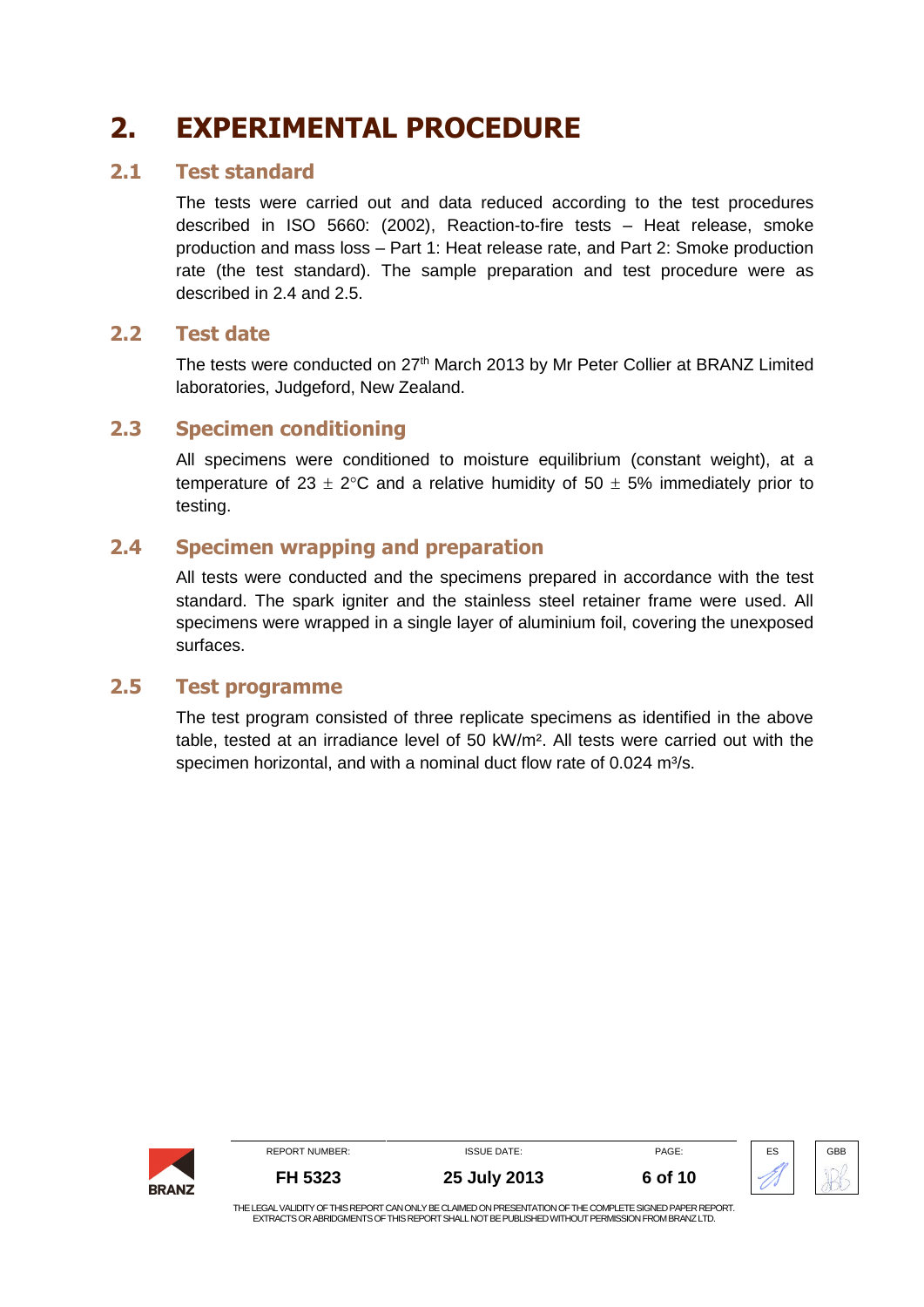## <span id="page-6-0"></span>**3. TEST RESULTS AND REDUCED DATA**

## **3.1 Test results and reduced data – NZBC C/VM2**

<span id="page-6-1"></span>

| <b>Material</b>                                                        |                   | Test specimens as described in Section 1 |             |             | Mean  |
|------------------------------------------------------------------------|-------------------|------------------------------------------|-------------|-------------|-------|
|                                                                        |                   | (in accordance with ISO 5660)            |             |             |       |
| Specimen test number                                                   |                   | FH5173-50-1                              | FH5173-50-2 | FH5173-50-3 |       |
| Time to sustained<br>flaming                                           | s                 | 89                                       | 87          | 92          | 89.3  |
| Observations <sup>a</sup>                                              |                   | -                                        |             |             |       |
| Test duration <sup>b</sup>                                             | s                 | 992*                                     | 1014*       | 1022*       | 1009  |
| Mass remaining, mf                                                     | g                 | 78.5                                     | 75.1        | 87.3        | 80.3  |
| Mass pyrolyzed                                                         | $\%$              | 14.2%                                    | 16.7%       | 4.1%        | 11.7% |
| Specimen mass loss <sup>c</sup>                                        | kg/m <sup>2</sup> | 1.18                                     | 1.31        | 1.16        | 1.22  |
| Specimen mass loss<br>rate <sup>c</sup>                                | $g/m2$ .s         | 15.8                                     | 16.5        | 6.9         | 13.1  |
| Heat release rate                                                      |                   |                                          |             |             |       |
| $q_{\text{max}}$<br>peak,                                              | kW/m <sup>2</sup> | 93.7                                     | 83.6        | 73.5        | 83.6  |
| $\dot{q}''_{avg}$<br>average,                                          |                   |                                          |             |             |       |
| Over 60 s from ignition                                                | kW/m <sup>2</sup> | 32.2                                     | 32.0        | 27.3        | 30.5  |
| Over 180 s from<br>ignition                                            | kW/m <sup>2</sup> | 14.3                                     | 12.6        | 11.5        | 12.8  |
| Over 300 s from<br>ignition                                            | kW/m <sup>2</sup> | 10.8                                     | 9.5         | 8.7         | 9.7   |
| Total heat released                                                    | MJ/m <sup>2</sup> | 3.4                                      | 3.0         | 2.7         | 3.0   |
| Average Specific<br><b>Extinction Area</b>                             | $m^2/kg$          | 32.7                                     | 42.1        | 180.7       | 85.2  |
| Effective heat of<br>combustion <sup>d</sup> $\Delta h_{c,\text{eff}}$ | MJ/kg             | 2.3                                      | 2.0         | 7.3         | 3.9   |

Notes :

a no significant observations were recorded

<sup>b</sup> determined by \*  $X_{O2}$  returning to the pretest value within 100 ppm of oxygen concentration for 10 minutes

\*\* 30 minutes after time to sustained flaming

c from ignition to end of test;

<sup>d</sup> from the start of the test

<sup>+</sup> value calculated using data beyond the official end of test time according to the test standard.

NR not recorded

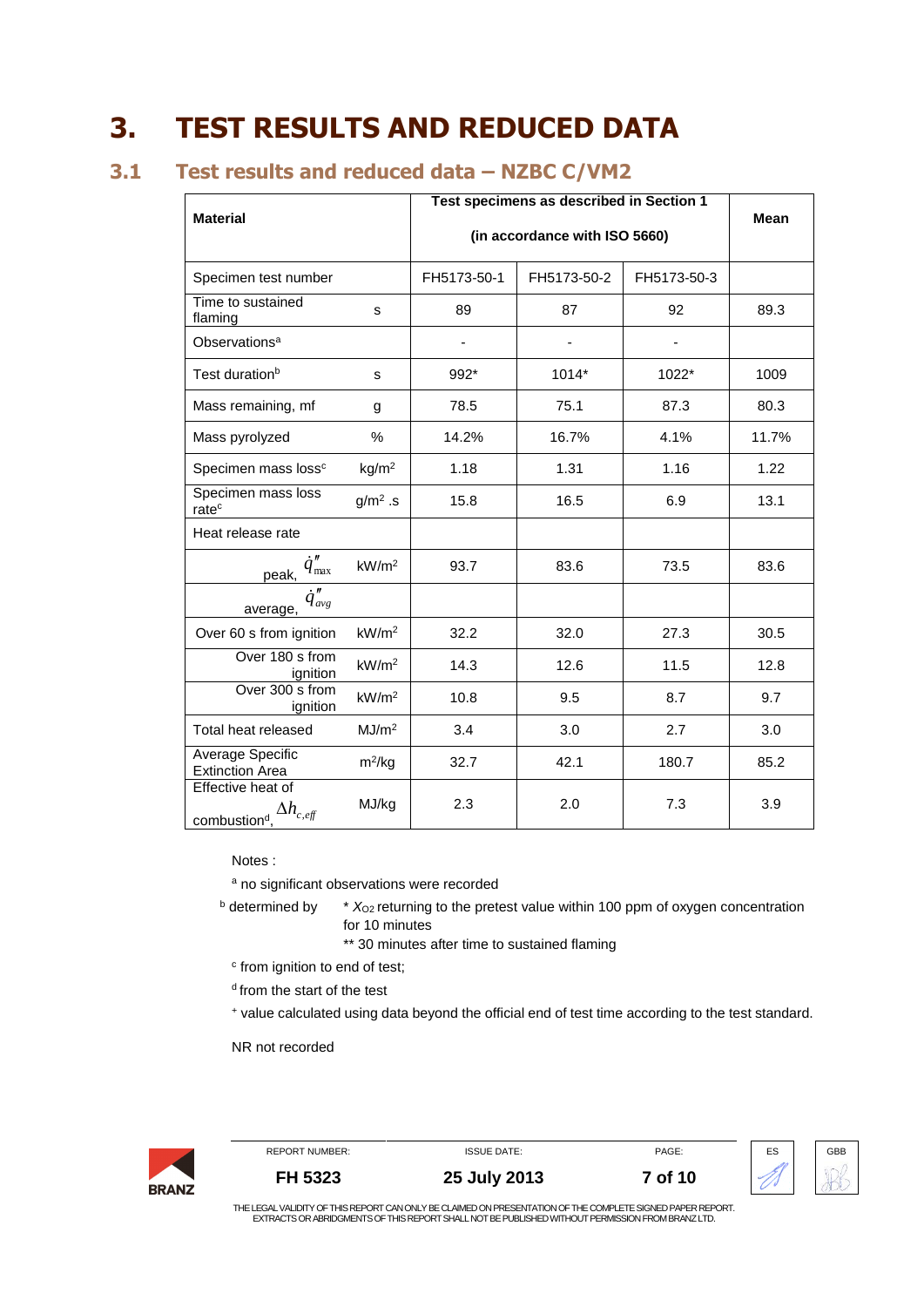# **4. SUMMARY**

<span id="page-7-0"></span>The test standards requires that the mean heat release rate (HRR) readings over the first 180 s from ignition for the three specimens should differ by no more than 10% of the arithmetic mean of the three readings. In the event of this criterion not being met, a further three specimens are required to be tested.

| <b>Specimen ID</b> | <b>Average HRR</b><br>over 180s from<br>ignition | <b>Arithmetic mean</b> | % difference from the<br>arithmetic mean |
|--------------------|--------------------------------------------------|------------------------|------------------------------------------|
| FH5173-50-1        | 14.3                                             |                        | 11.5                                     |
| FH5173-50-2        | 12.6                                             | 12.8                   | $-1.3$                                   |
| FH5173-50-3        | 11.5                                             |                        | $-10.2$                                  |

The above table identifies two of the specimens exposed to 50 kW/m² irradiance exceeded the acceptance criteria. Although one of the specimens was outside of the variability criteria of the test standard, the same NZBC Group Classification was determined for each specimen. A further set of three tests as required by the test standard was deemed not to be necessary and would not be expected to lead to an alteration of the classification.

The report summary for the specimens as described in Section 1, exposed to an irradiance of 50 kW/m² is given in table below with rates of heat release illustrated in Figure 2.

| <b>Mean</b><br><b>Specimen</b><br>thickness<br>(mm) | <b>Irradiance</b><br>(kW/m <sup>2</sup> ) | <b>Mean Time to</b><br>Ignition<br>(s) | <b>Mean Peak</b><br><b>Heat Release</b><br>Rate<br>(kW/m <sup>2</sup> ) | Average<br><b>Specific</b><br><b>Extinction</b><br>Area<br>$(m^2/kg)$ |
|-----------------------------------------------------|-------------------------------------------|----------------------------------------|-------------------------------------------------------------------------|-----------------------------------------------------------------------|
| 6.5                                                 | 50                                        | 89                                     | 83.6                                                                    | 85.2                                                                  |

<span id="page-7-1"></span>

| Figure 2 Rate of heat release versus time |  |  |  |
|-------------------------------------------|--|--|--|
|                                           |  |  |  |

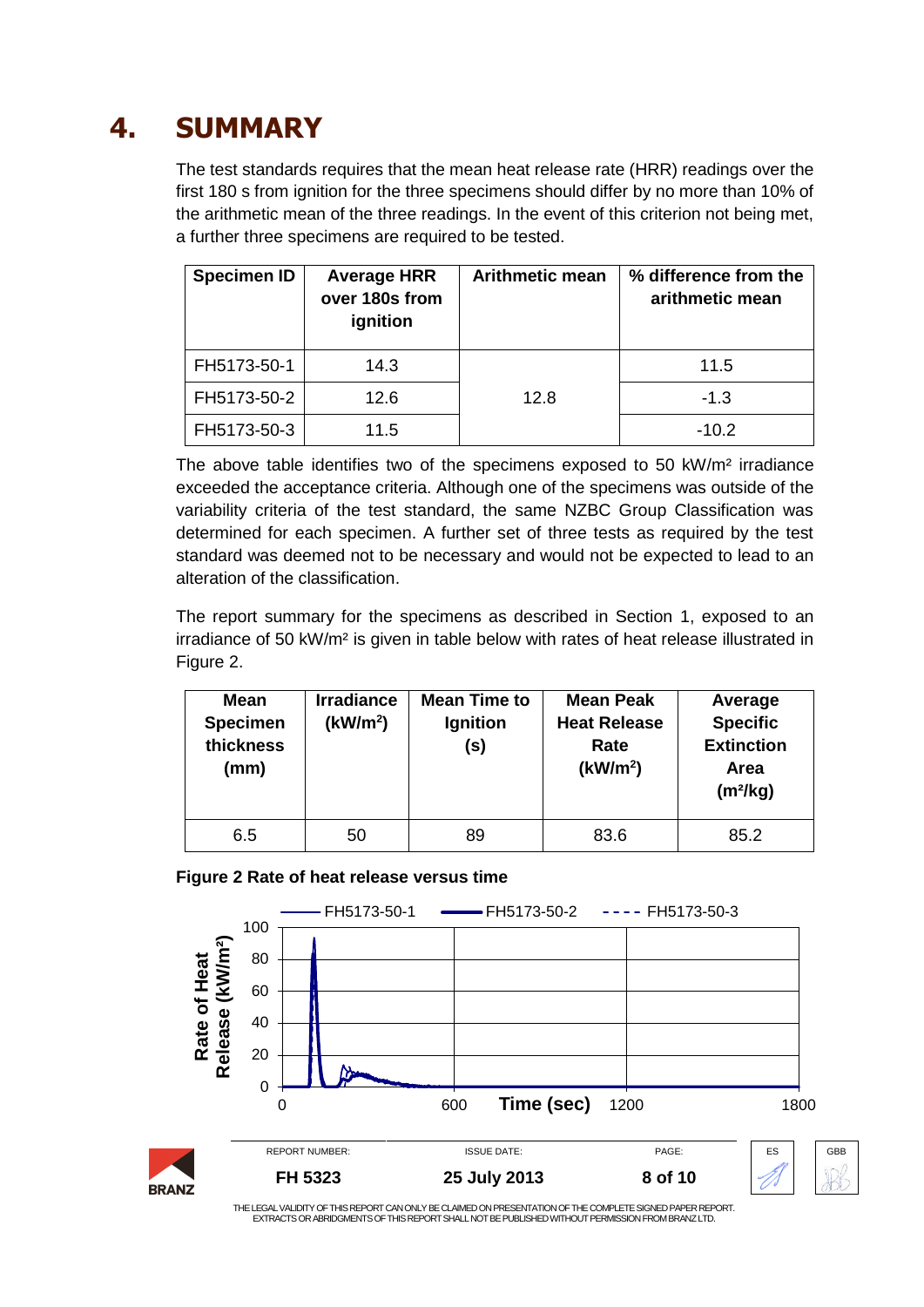## <span id="page-8-0"></span>**5. CLASSIFICATION IN ACCORDANCE WITH NZBC VERIFICATION METHOD C/VM2 APPENDIX A**

The following classification has been assessed in accordance with the New Zealand Building Code Verification Method C/VM2 Appendix A: Establishing Group Numbers for lining materials. Calculations were carried out according to section A1.3 for predicting a material's group number for each specimen tested. It states that "If a different classification group is obtained for different specimens tested, then the highest (worst) classification for any specimen must be taken as the final classification for that material." The classification for the specimens as described in Section 1 is as follows:

|                | Sample 1 | Sample 2 | Sample 3 | <b>Classification</b> |
|----------------|----------|----------|----------|-----------------------|
| Group          |          |          |          |                       |
| number         |          |          |          |                       |
| Classification |          |          |          |                       |

The tested sample recorded an average specific extinction area less than 250 m²/kg. In accordance with Verification Method C/VM2 Appendix A, samples achieving either a Group number classification 1 or 2, and with an average specific extinction area less than 250 m²/kg are identified with "S" post-script to the Group number.

## **6. DISCUSSION**

<span id="page-8-1"></span>The specimen tested in full and reported herein was nominally 6 mm thick as described in full in Section 1.

A variation identified by the client as 'Fenta' Smooth and comprising UV and Polyurethane 2K coatings on the exposed face of a 4.5 mm fibre cement board substrate was prepared as described in Section 2 and subjected to a single indicative tests in accordance with the test standard. Representative specimens are illustrated in [Figure 3.](#page-9-1)

|              | <b>REPORT NUMBER:</b>                                                                                                                                                                                          | <b>ISSUE DATE:</b> | PAGE:   | ES | GBB |  |
|--------------|----------------------------------------------------------------------------------------------------------------------------------------------------------------------------------------------------------------|--------------------|---------|----|-----|--|
| <b>BRANZ</b> | FH 5323                                                                                                                                                                                                        | 25 July 2013       | 9 of 10 |    |     |  |
|              | THE LEGAL VALIDITY OF THIS REPORT CAN ONLY BE CLAIMED ON PRESENTATION OF THE COMPLETE SIGNED PAPER REPORT.<br>EXTRACTS OR ABRIDGMENTS OF THIS REPORT SHALL NOT BE PUBLISHED WITHOUT PERMISSION FROM BRANZ LTD. |                    |         |    |     |  |